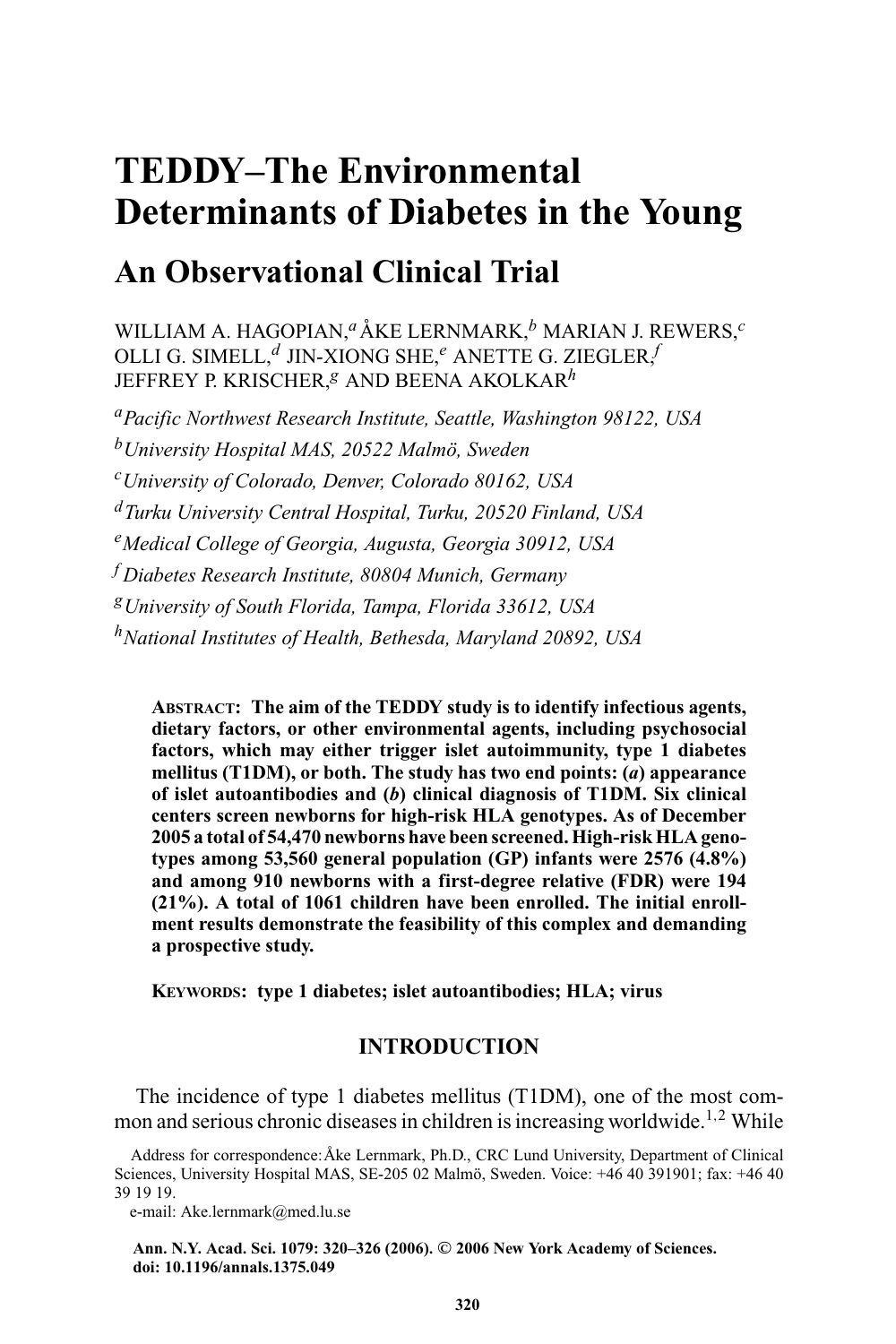the incidence is highest in Scandinavia (30–50/100,000), intermediate in the United States (15–25/100,000 in 1998), and somewhat lower in Central and Eastern Europe (5–15/100,000), it is unclear to what extent these geographic differences may reflect variation in genetic susceptibility, in prevalence of causal environmental factors, or both; although major advances have been made in the identification of genetic factors that confer susceptibility or resistance to  $T1DM^{3,4}$ . The dissection of the etiology of T1DM is further complicated by epidemiological observations that approximately 85–90% of new onset patients have no first degree relative (FDR) with T1DM despite a strong familiar clustering of patients. $\frac{5}{9}$  Genetic variability in the HLA region explains  $~\sim$ 50% of the familiar clustering<sup>6</sup> but other genes identified so far provide more modest contributions to risk.<sup>3,4</sup> Additional factors are important, because only 1 out of 15 people in the general population (GP) with the highest risk HLA genotypes develops T1DM.

The mechanisms by which environmental factors may trigger either islet autoimmunity, T1DM, or both in susceptible subjects are not understood. The aim of the present multicenter study is to examine from birth high-risk GP children and FDR and systematically screen them for candidate environmental and genetic factors. Identification of such factors will lead to a better understanding of disease pathogenesis and result in new strategies to prevent, delay, or reverse T1DM.

# **SUBJECTS AND METHODS**

#### *Subjects*

A cohort of children with elevated genetic risk for T1DM is established by screening newborns from the GP and from families with FDR diagnosed with T1DM. A total of six clinical centers from Seattle, WA, Denver, CO, Augusta, GE, Munich, Germany, Turku, Finland, and Malmö, Sweden participate.

#### *HLA Typing and Genetic Risk*

Genetically susceptible children are identified through newborn HLA-DR/DQ screening. Genotype screening is performed using either a dried blood spot (DBS) punch or a small volume whole blood lysate (WBL) specimen. A screening blood sample is obtained either at birth as a cord blood sample or using heel stick capillary sample up to the age of 3 months. This exception is made to maximize the number of newborn relatives participating in this study. After polymerase chain reaction (PCR) amplification of exon 2 of the HLA Class II gene (DRB1, DQA1 or DQB1), alleles will be identified either by direct sequencing, oligonucleotide probe hybridization, or other genotyping techniques (TABLE 1).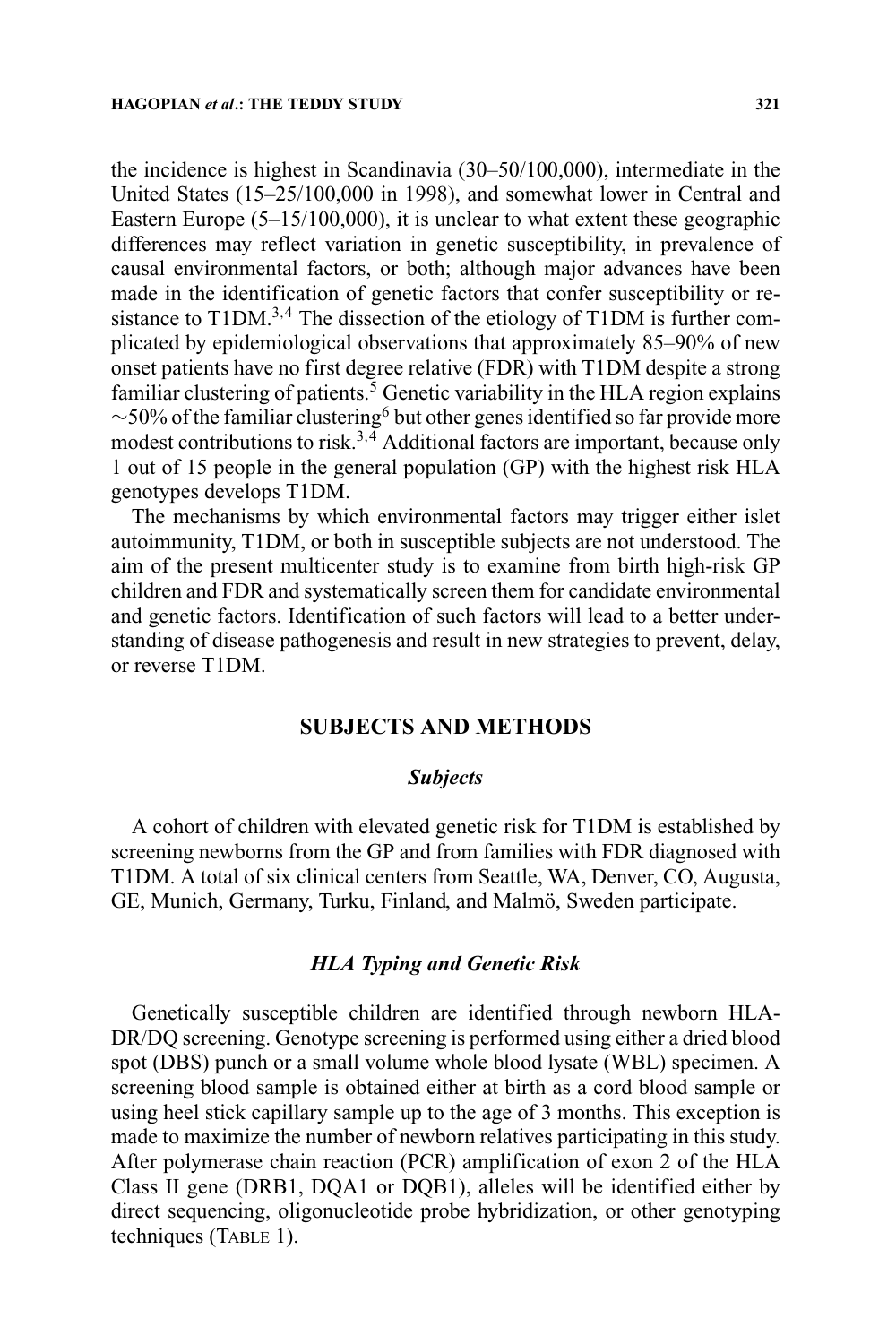**TABLE 1. HLA genotypes used to enroll newborns in the TEDDY study**

Genotypes a–d are eligible from the GP and genotypes a–j for FDR. @Acceptable alleles in this haplotype include both DQB1∗0302 and <sup>∗</sup>0304. #In this DQB1∗0501 haplotype, DR10 must be excluded. Only DR1 is eligible.

#### *Follow-Up Schedule for Children with Increased Genetic Risk*

Children with increased genetic risk are followed for environmental exposures and diet with a clinic visit every 3 months for the first 4 years of life and then biannually until age the 15 years. Stool samples are collected to assess viral exposures at monthly intervals for the first 4 years of life and then biannually until the age 15. In addition, dietary, infectious, and psychosocial assessments are completed at each visit to the clinic.

### **RESULTS**

The TEDDY study was initiated September 1, 2004 with the aim to screen 220,800 newborn children over a total of 4 years. After an initial start-up phase all six clinical centers have been recruiting newborns for about 1 year. As of December 2005 the data show that a total of 54,470 (98% of expected) newborns have been screened. High-risk HLA genotypes among 53,560 GP infants were 2576 (4.8%) and among 910 FDR newborns were 194 (21%). The HLA distribution of these children demonstrate that the 97% of the 2528 eligible children typed so far represents the high-risk genotypes a, b, c, and d (TABLE 2). A total of 1061 children have been enrolled at the end of December 2005. The first group of children has been followed for 1 year and the prospective analysis has continued successfully with only a few families leaving the study. One TEDDY infant has developed T1DM at 8 months of age.

#### **DISCUSSION**

The present report represents about 1-year experience in screening newborn children to be enrolled in the TEDDY study. The target to screen 55,200

 $T_{\text{FDD}}$  $\gamma$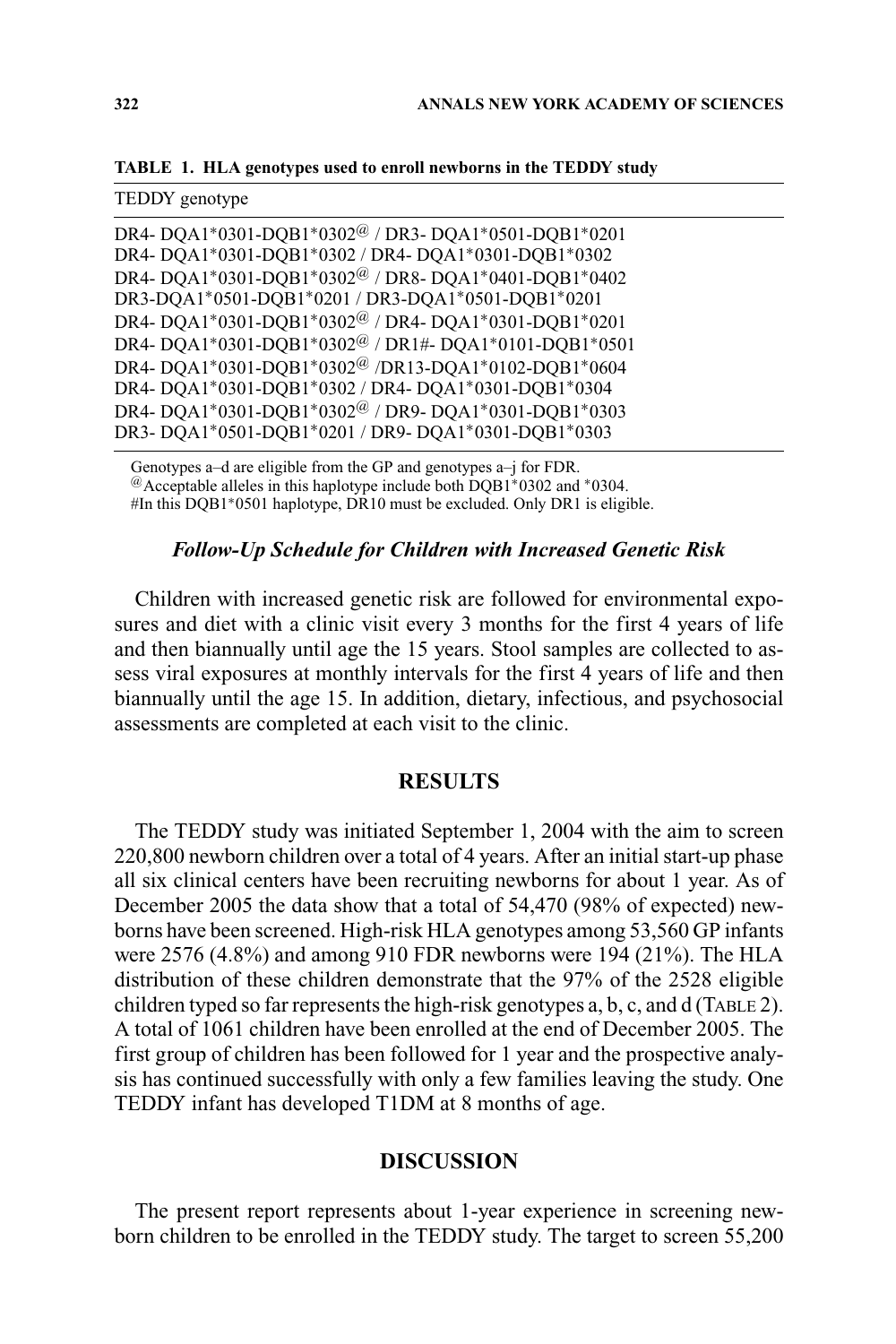| TEDDY genotype | Eligible $n$ | $\frac{0}{0}$ | Enrolled $n$ | $\%$ |
|----------------|--------------|---------------|--------------|------|
| a              | 977          | 38.4          | 403          | 41.8 |
| $\mathbf b$    | 503          | 19.7          | 186          | 19.2 |
| $\mathbf c$    | 444          | 17.4          | 157          | 16.2 |
| d              | 555          | 21.8          | 188          | 19.5 |
| e              |              | 0.1           |              | 0.2  |
| f              | 40           | 1.6           | 18           | 1.8  |
| g              |              | 0.3           | 3            | 0.3  |
| $\mathbf h$    |              | 0.1           | 3            | 0.3  |
| 1              |              | 0.2           | ∍            | 0.2  |
| J              |              | 0.3           | ∍            | 0.2  |
| Total          | 2,543        |               | 964          |      |

**TABLE 2. HLA genotypes among eligible and enrolled newborns in the TEDDY study**

newborn children per year to reach 220,800 children over a 4-year period was reached. Consistent with the observations that only 10–15% of newly diagnosed T1DM children have an FDR with the disease.<sup>5</sup> it is noted that 910 (1.7%) of 54,470 screened newborns belong to this group. This frequency is far from a true reflection of the prevalence rate of T1DM in participating GPs but rather reflects our planned effort to screen children born in families with a father, mother, or sibling with T1DM. The rationale for a focus on FDR is the well-known risk for a child to develop T1DM if the father, mother, or a sibling (in this order) is affected as compared to the GP. The average increase is threeto eightfold which means that a higher proportion of newborns in the FDR group will not only reach the first end point of islet autoantibody positivity but also the second end point of T1DM during 15 years of follow up.

The HLA genotypes selected as TEDDY inclusion criteria (TABLE 1) represent both genotypes that confer the highest risk in population-based studies<sup>7,8</sup> as well as in family studies.<sup>8,9</sup> The a, b, c, and d TEDDY genotypes are also the genotypes that predominate subjects with T1DM regardless of whether they represent the GP or FDR. It is noted that the two most critical haplotype for T1DM risk is the DR4-DQA1∗0301-B1∗0302 and the DR3-DQA1∗0501- B1∗0201 haplotypes. In particular, the DR4-DQA1∗0301-B1∗0302 haplotype predominates and is present in 8 out of 10 of the TEDDY genotypes. Only the "d" and "j" haplotypes are non-DR4-DQA1∗0301-B1∗0302 and after 1 year of screening 20% of eligible children were DR3-DQA1∗0501-B1∗0201 homozygous. This group will serve as an important immunogenetics reference group with respect to trigger exposures and the development of islet autoantibodies.

The TEDDY study will provide an important opportunity to improve our understanding of the events leading to T1DM by studying from birth high-risk GP children and FDR and by systematic screening of candidate environmental and genetic factors. In addition, samples collected by TEDDY will create a valuable resource for investigators proposing innovative hypotheses concerning candidate environmental and genetic factors.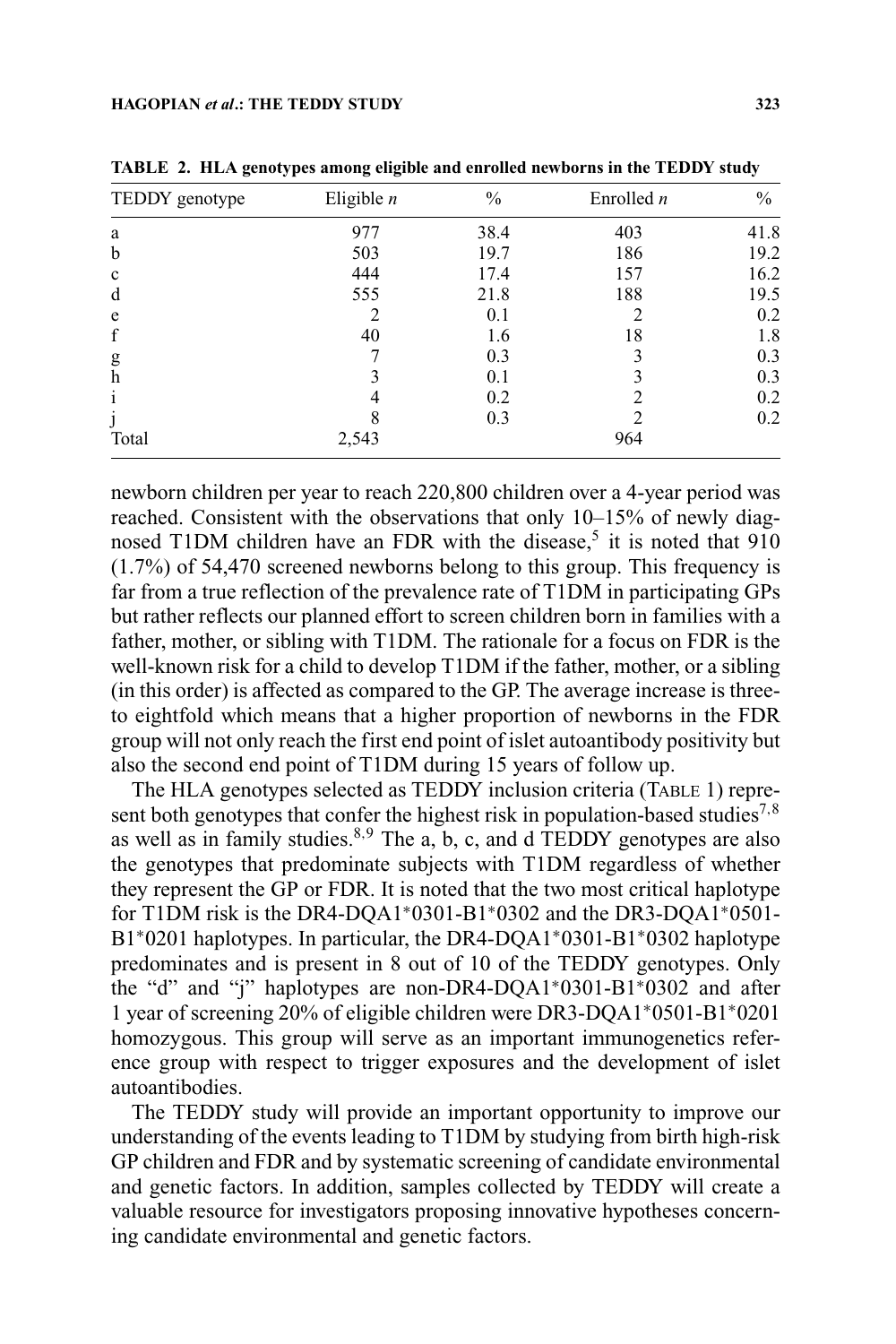The long-term goal of the TEDDY study is the identification of infectious agents, dietary factors, or other environmental agents, including psychosocial factors, which trigger beta cell autoimmunity, T1DM, or both, in genetically susceptible individuals or which protect against the disease. Identification of such factors will lead to a better understanding of disease pathogenesis and result in new strategies to prevent, delay, or reverse T1DM.

# **ACKNOWLEDGMENT**

The TEDDY Study Group (Appendix) is Funded by the National Institute of Diabetes and Digestive and Kidney Diseases (NIDDK), National Institute of Allergy and Infectious Diseases (NIAID), National Institute of Child Health and Human Development (NICHD), National Institute of Environmental Health Sciences (NIEHS), Juvenile Diabetes Research Foundation (JDRF), and Centers for Disease Control and Prevention (CDC).

# **APPENDIX**

#### *The Teddy Study Group*

- **Colorado Clinical Center:** Marian Rewers, M.D., Ph.D., PI,1,4,6,10,<sup>11</sup> Katherine Barriga,<sup>12</sup> Judith Baxter,<sup>9,12</sup> Ann Deas, George Eisenbarth, M.D., Ph.D., Lisa Emery, Patricia Gesualdo,<sup>2,12</sup> Michelle Hoffman,<sup>12</sup> Jill Norris, Ph.D.,<sup>2,12</sup> Kathleen Waugh,<sup>7,12</sup> Stacey Weber. University of Colorado at Denver and Health Sciences Center, Barbara Davis Center for Childhood Diabetes.
- **Georgia/Florida Clinical Center:** Jin-Xiong She, Ph.D., PI,<sup>1,3,4,11</sup> Andy Muir, M.D.,<sup>7</sup> Desmond Schatz, M.D.,<sup>\*4,5,7,8</sup> Diane Hopkins,<sup>12</sup> Leigh Steed,<sup>12</sup> Angela Choate,∗<sup>12</sup> Katherine Silvis,2 Meena Shankar,∗<sup>2</sup> Yi-Hua Huang, Ph.D., Ping Yang, Wei-Peng Zheng, Hong-Jie Wang, Kim English and Richard McIndoe, Ph.D. Medical College of Georgia, <sup>∗</sup>University of Florida.
- **Germany Clinical Center:** Anette G. Ziegler, M.D., PI,<sup>1,3,4,11</sup> Ezio Bonifacio, Ph.D.,∗<sup>5</sup> Andrea Baumgarten,12 Sandra Hummel, Ph.D.,<sup>2</sup> Mathilde Kersting,<sup>2</sup> Stephanie Koenig,<sup>2</sup> Annette Knopff,<sup>7</sup> Angelika Locher,<sup>12</sup> Roswith Roth, Ph.D., Stefanie Schoen, Petra Schwaiger,<sup>7</sup> Wolfgang Sichert-Hellert, Ph.D.,<sup>2</sup> Christiane Winkler,<sup>2,12</sup> Diana Zimmermann, Ph.D.<sup>7</sup>,<sup>12</sup> Diabetes Research Institute, <sup>∗</sup>San Raffaele Institute.
- **Finland Clinical Center:** Olli G. Simell, M.D., Ph.D., PI,<sup>¥∧1,4,11</sup> Kirsti Nanto-Salonen, M.D., Ph.D.,<sup>¥∧12</sup> Jorma Ilonen, M.D., Ph.D.,<sup>¥3</sup> Mikael Knip, M.D., Ph.D.,<sup>\*±</sup> Riitta Veijola, M.D., Ph.D.,<sup>µx</sup> Tuula Simell, Ph.D.,<sup>¥∧9,12</sup> Ulla Uusitalo, Ph.D.,<sup>§2</sup> Heikki Hyöty, M.D., Ph.D.,<sup>∗±6</sup>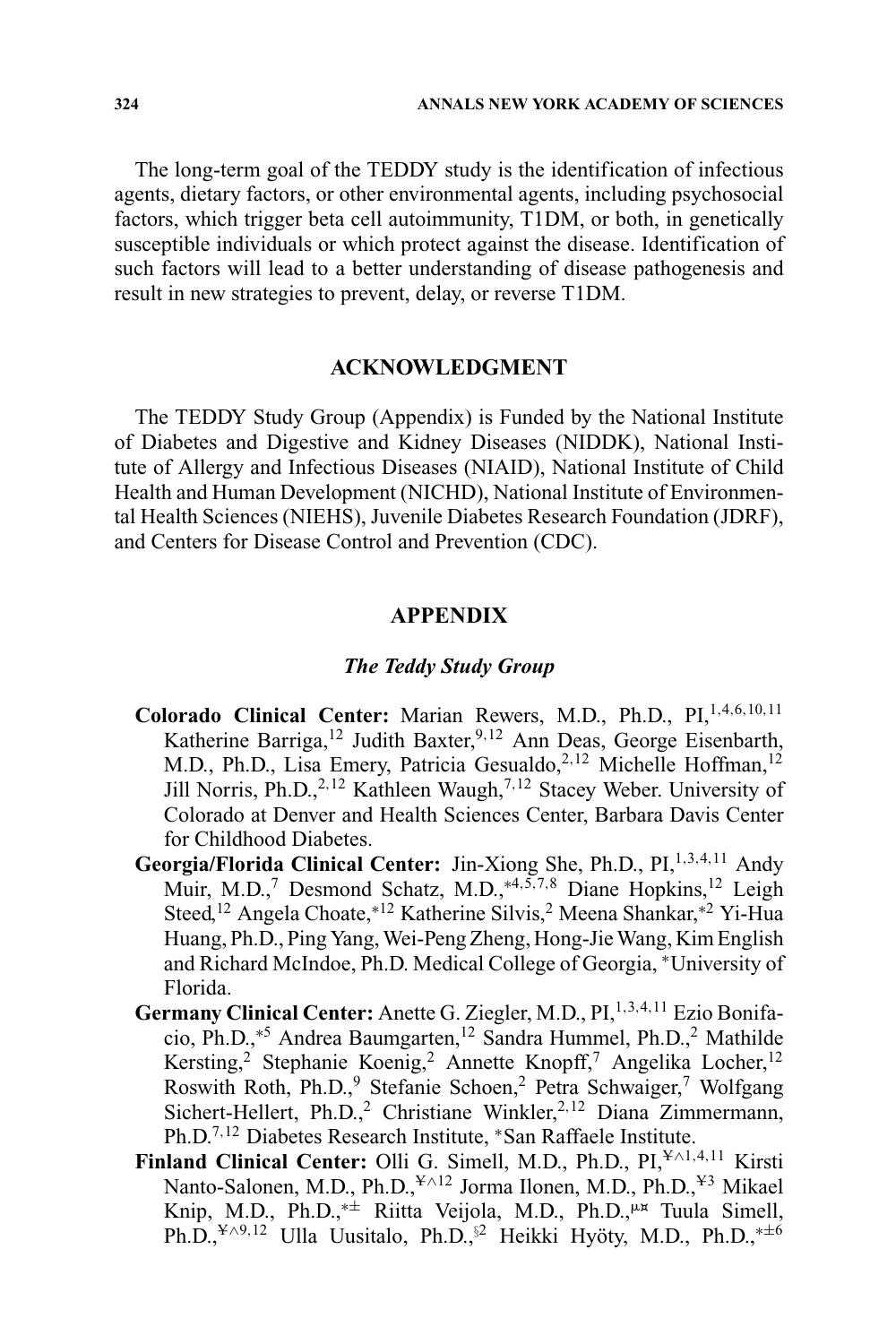Suvi M. Virtanen, M.D., Ph.D.,\*<sup>§2</sup> Carina Kronberg-Kippilä,<sup>§2</sup> Maija Torma,<sup>¥∧</sup> Eeva Ruohonen,<sup>¥∧</sup> Minna Romo,<sup>¥∧</sup> Elina Mantymaki,<sup>¥∧</sup> Tiina Niininen,<sup>∗±</sup> Mia Nyblom,<sup>∗±</sup> Aino Stenius.<sup>µ¤ ¥</sup>University of Turku, \*University of Tampere, <sup>µ</sup>University of Oulu, ^Turku University Hospital, ±Tampere University Hospital, \*Oulu University Hospital, §National Public Health Institute, Finland.

- Sweden Clinical Center: Åke Lernmark, Ph.D., PI.<sup>1,3,4,5,8,10,11</sup> Peter Almgren, Carin Andrén-Aronsson,<sup>2</sup> Eva Andersson, Sylvia Bianconi-Svensson,2 Ulla-Marie Carlsson, Corrado Cilio, M.D., Ph.D., Joanna Gerardsson, Barbro Gustavsson, Anna Hansson,<sup>2</sup> Gertie Hansson,<sup>12</sup> Ida Hansson, Sten Ivarsson, M.D., Ph.D., <sup>6,7</sup> Helena Larsson M.D., Elli Karlsson, Anastasia Katsarou M.D., Barbro Lernmark, Ph.D., 9,12 Thea Massadakis, Anita Nilsson, Monica Sedig Järvirova, Birgitta Sjöberg, Anne Wallin, Åsa Wimar. Lund University.
- **Washington Clinical Center:** William A. Hagopian, M.D., Ph.D., PI,<sup>1,3,4,7,11</sup> Michael Brantley,<sup>7,12</sup> Claire Cowen, Peng Hui, M.D., Ph.D., Kristen M. Hay,<sup>2</sup> Melissa Jackson, Viktoria Stepikova, Jennifer Ugale.<sup>2,12</sup> Pacific Northwest Research Institute.
- Data Coordinating Center: Jeffrey P. Krischer, Ph.D., PI,<sup>1,4,5,10,11</sup> Carole Bray,<sup>12</sup> David Cuthbertson, Veena Gowda, Kimberly Hunt,<sup>12</sup> Shu Liu, Jamie Malloy, Cristina McCarthy,<sup>12</sup> Wendy McLeod,<sup>2,9</sup> Susan Moyers, Ph.D.,<sup>2,10</sup> Lavanya Nallamshetty, Susan Smith.<sup>12</sup> University of South Florida.
- **Project officer:** Beena Akolkar, Ph.D.,<sup>1,3,4,5,7,10,11</sup> National Institutes of Diabetes and Digestive and Kidney Diseases.
- **Other contributors:** Thomas Briese,<sup>6</sup> Columbia University, Henry Erlich,<sup>3</sup> Children's Hospital Oakland Research Institute, Suzanne Bennett Johnson,<sup>9,12</sup> Florida State University, Steve Oberste,<sup>6</sup> Centers for Disease Control and Prevention.

# *Committees:*

 $1$ Ancillary Studies,  $2$ Diet,  $3$ Genetics  $4$ Human Subjects/Publicity/Publications, <sup>5</sup>Immune Markers, <sup>6</sup>Infectious Agents, <sup>7</sup>Laboratory Implementation, <sup>8</sup>Maternal Studies, <sup>9</sup>Psychosocial, <sup>10</sup>Quality Assurance, <sup>11</sup>Steering, <sup>12</sup>Study Coordinators.

#### **REFERENCES**

- 1. GREEN, A. & C.C. PATTERSON. 2001. Trends in the incidence of childhood-onset diabetes in Europe 1989–1998. Diabetologia **44**(Suppl 3): B3–B8.
- 2. ONKAMO, P. *et al*. 1999. Worldwide increase in incidence of type I diabetes– the analysis of the data on published incidence trends. Diabetologia **42:** 1395– 1403.